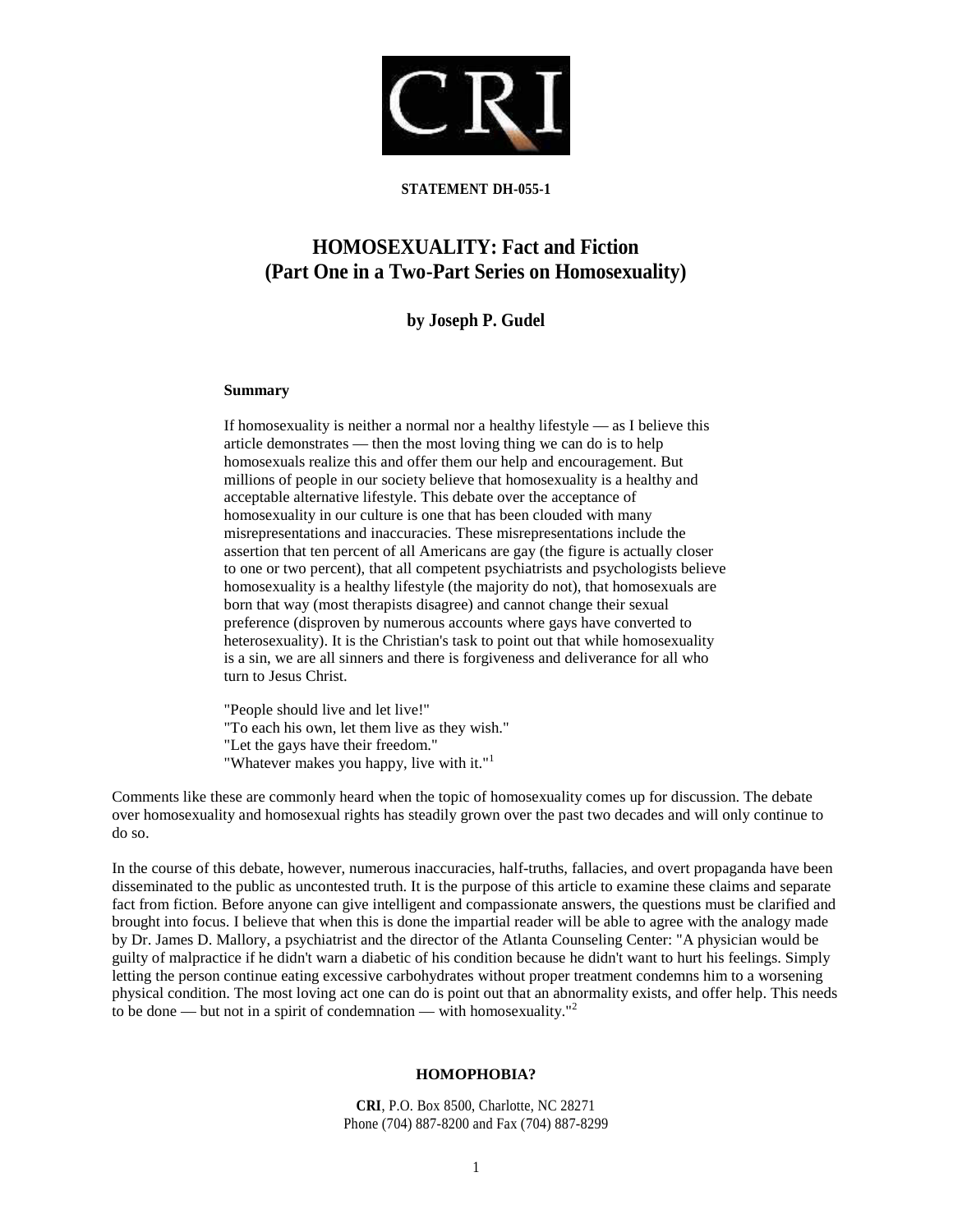*Homophobia* is defined in *The Kinsey Institute New Report on Sex* as the "fear, dislike, or hatred of homosexuals."<sup>3</sup> The Greek word *phobia* denotes an "irrational fear." The word *homo* literally means "same," but the word is frequently used as a shortened form of *homosexual* — one who is sexually attracted to his or her own sex. Thus, strictly speaking, homophobia denotes an irrational fear or hatred of homosexuals. However, the gay rights movement (and, by-and-large, the media) places this label on *anyone* who opposes any of the movement's goals and objectives; specifically, anyone opposing the full acceptance of the homosexual lifestyle as healthy and "normal."

While indeed there are many people who hate or irrationally fear homosexuals, to say that anyone who opposes the homosexual lifestyle or disagrees with the gay rights political agenda is a homophobe is simply not true. This tactic is clearly intended to divert attention from the argument and onto the person. As we will see below, there are many who oppose homosexuality on psychological, sociological, medical, and moral grounds.

# **TEN PERCENT OF THE POPULATION?**

Perhaps the most fascinating statistic cited (constantly and confidently) in research of homosexuality is that ten percent of the United States population is homosexual. The implication is that this is probably just as true in most other societies as well. I say this is fascinating because virtually nobody knows (or at least cites) where this statistic comes from.

The Family Research Institute asks, "How many homosexuals are there? *USA Today* said '25 million gay men and lesbians' (11/13/91) [i.e., about 10% of the US population]. The *Washington Times* said '10 percent of American men are homosexual and 5 percent of women are lesbian' (11/19/91). The American Psychological Association assures us that homosexuality is 'an orientation found consistently in about ten percent of the male population and approximately five percent of the female population'  $(2/6/89)$ .<sup> $4$ </sup>

Just this week, as I was preparing to put this article together, I watched "Teen Connection," a public broadcast program.<sup>5</sup> Its topic was "Sexual Orientation" with a panel consisting of a homosexual teenage boy, the boy's mother, a young lady who is a lesbian, and an adult homosexual "counselor." Within the course of an hour the ten percent figure was cited three times, being adduced as evidence of just how many people out there need our encouragement and understanding. They had a panel of phones for those who had questions or needed counseling themselves. I called in and asked them where the ten percent figure came from. The lady I spoke with did not know, and neither did another phone counselor she asked.

The truth is that this ten percent statistic comes from a report published more than 40 years ago — the famous 1948 study led by William Kinsey.<sup>6</sup> The only problem with this report is that its findings were terribly flawed by the methodology used to collect the supposedly representative sample of the U.S. population.<sup>7</sup>

Why were his findings flawed? For several reasons, first and foremost being that approximately 25 percent of the 5,300 individuals Kinsey studied were prison inmates, "who by the nature of their confinement, couldn't have heterosexual intercourse." In addition, 44 percent of these inmates had had homosexual experiences while in prison.<sup>8</sup> This was hardly a representative sample of the American population.

But there were other major flaws in the group selected for the research. Kinsey admitted that "several hundred male prostitutes" were used in his sample. This alone would make a major difference in his findings.<sup>9</sup>

In addition there was clearly a "volunteer bias." In attempting to select a representative group to work with, one does not merely run an ad and accept anyone who responds. Research has shown that those responding to a study as intimate as the one Kinsey was doing would *not* be representative of the general population. In fact, the widely renowned psychologist Abraham Maslow pointed this out to Kinsey before his findings were published, but he refused to listen.<sup>10</sup>

To make matters worse, the people who refer back to this old and flawed study do not quote it accurately. Kinsey did not say that 10 percent of the entire U.S. population was homosexual. Rather, he affirmed that ten percent of white American males were "more or less" exclusively homosexual for at least three years of their lives between the ages of 16 and 65. The statistic for females was five percent. The actual percentage of those thought to be *exclusively* homosexual for their entire lives was only four percent of men and two or three percent of women, all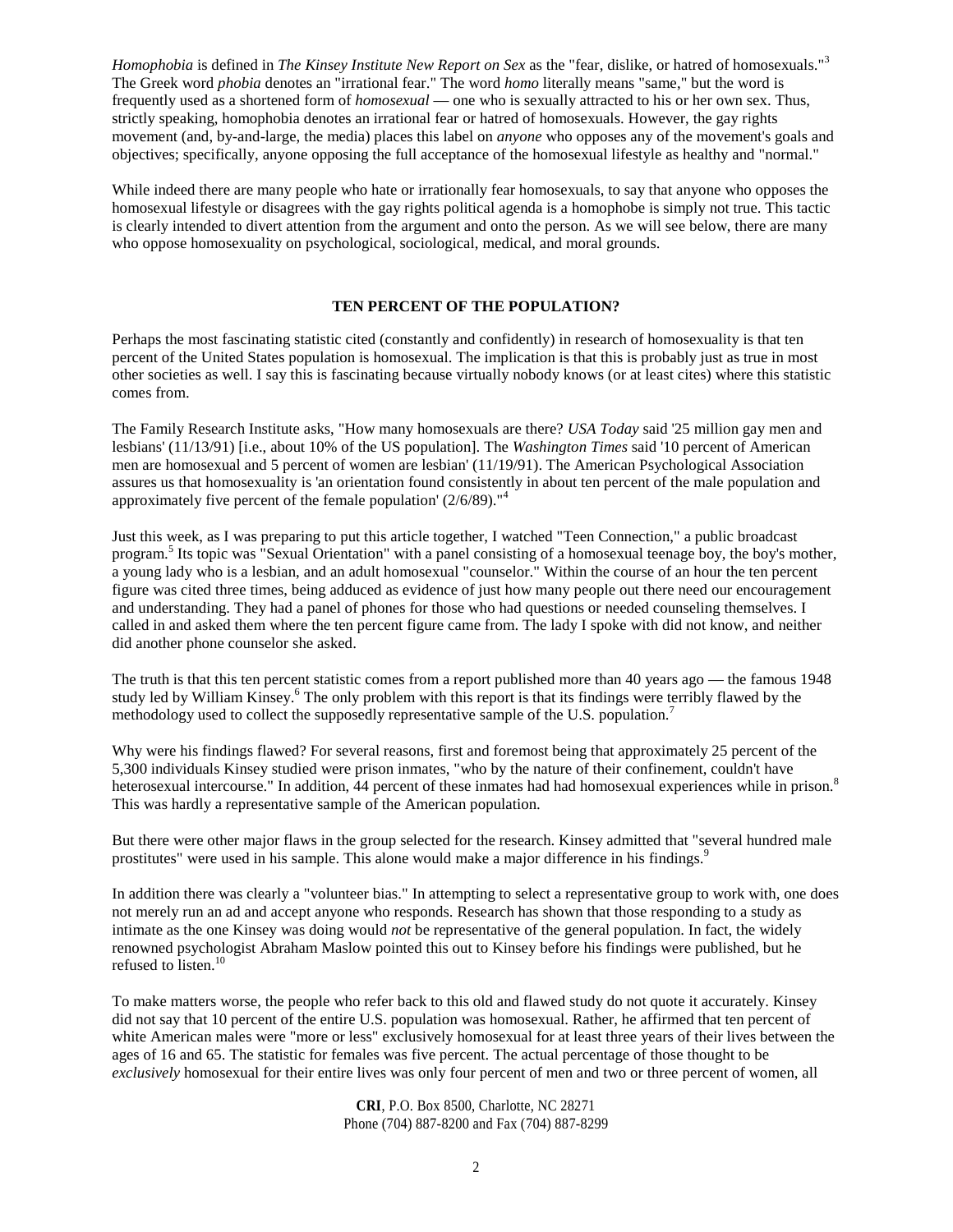based on his allegedly representative sample of the population.<sup>11</sup>

What are the real figures as far as we can tell today? One recent study of men conducted between 1984 and 1987 by David Forman, the senior staff scientist at the Radcliffe Infirmary (Oxford, England), found that only 1.7 percent of the sample study had ever had homosexual intercourse.<sup>12</sup> An even more recent study, conducted at the University of Chicago in 1989 and reported at the 1990 meeting of the American Association for the Advancement of Science, resulted in a figure "less than 1% exclusively homosexual."<sup>13</sup>

Are these results significant? Well, they are significant in at least setting the record straight as to the actual scope or parameters of the debate. There is quite a difference between one or two percent of the population being homosexual as opposed to ten percent of the population. Obviously, the higher the percentage cited as being homosexual, the more influence those in the gay rights movement can wield.

## **IS HOMOSEXUALITY AN ILLNESS? IS IT "NORMAL"?**

An even more important question, though, is if homosexuality constitutes pathological behavior. Is it an illness? Gay rights groups continually assert that homosexuals are as "normal" as heterosexuals, that homosexuality is not an illness or psychological disorder. For example, Peri Jude Radecic, a member of the National Gay and Lesbian Task Force (NGLTF), asserted on the ABC news show *Nightline:* "Homosexuality is not an illness, it is not something that needs to be cured. We are normal, natural and healthy people."<sup>14</sup>

Moreover, these groups universally contend that all competent psychiatrists and psychologists are in agreement on this. As proof of this, the American Psychiatric Association's (APA) 1973 declassification of homosexuality as a mental disorder is always cited.

Before examining the contention that all competent psychiatrists and psychologists agree that homosexuality is normal and healthy, we need to look at the APA's 1973 decision for a moment. For 23 years homosexuality had been listed as a mental disorder by the APA. Why was it decided, at that particular point in time, that it was not pathological?

I do not have the space to go into a detailed analysis of the history leading up to the APA's decision.<sup>15</sup> Nonetheless, it is a misconception to think that this came about only after dispassionate and scholarly discussion, and only after listening equally to all sides of the issue. Also, it is important to note that the APA's vote was anything but unanimous.

In the three years leading up to the 1973 APA meeting, the previous national meetings had been repeatedly disrupted by gay activists. At the 1970 meeting in San Francisco certain sessions were broken up with shouts and jeers, prohibiting any rational discussion or debate.

At the APA's 1971 meeting in Washington, threats and intimidation accomplished what discussion could not. Ronald Bayer, in a work sympathetic toward homosexuality and the gay rights movement, recounts: "Using forged credentials, gay activists gained access to the exhibit area and, coming across a display marketing aversive conditioning [i.e., punishing an organism whenever it makes a particular response] techniques for the treatment of homosexuals, demanded its removal. Threats were made against the exhibitor, who was told that unless his booth was dismantled, it would be torn down. After frantic behind-the-scenes consultations, and in an effort to avoid violence, the convention leadership agreed to have the booth removed."<sup>16</sup>

These tactics continued in the same manner at the APA's 1972 national meeting. It was against this backdrop that the association's trustees finally made its controversial 1973 decision. When a referendum on this was sent out to all 25,000 APA members, only a quarter of them returned their ballots. The final tally was 58 percent favoring the removal of homosexuality from their list of disorders.

Four years later, Dr. Charles Socarides — who was at the meetings and was an expert in the area of homosexuality, having treated homosexuals for more than twenty years — described the political atmosphere leading up to the 1973 vote. He writes that during this time, "militant homosexual groups continued to attack any psychiatrist or psychoanalyst who dared to present his findings as to the psychopathology [i.e., the study of mental disorders from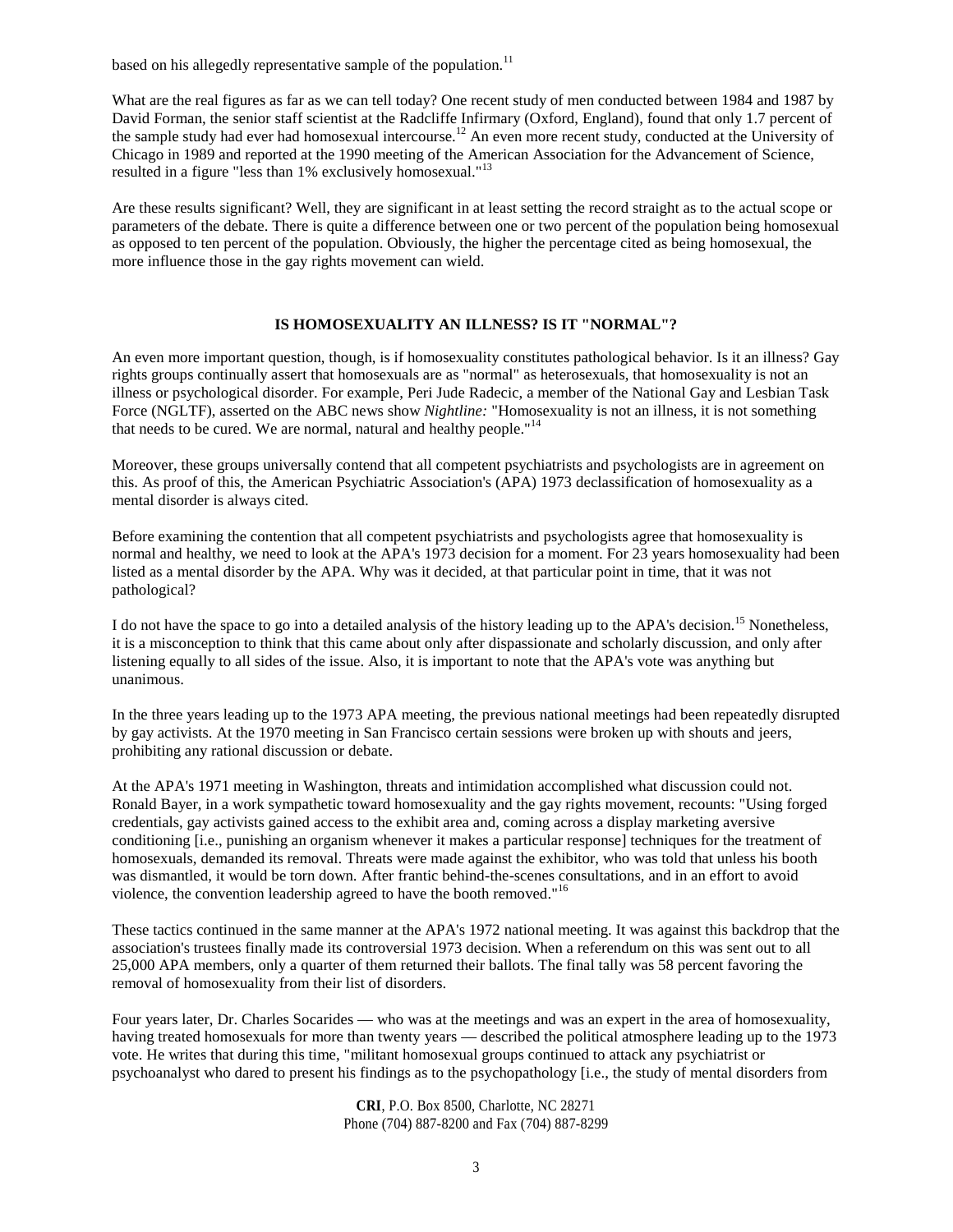all aspects] of homosexuality before national or local meetings of psychiatrists or in public forums."<sup>17</sup> Elsewhere Socarides stated that the decision of the APA trustees was "the medical hoax of the century."<sup>18</sup>

Was this the end of the debate? Did the vast majority of "competent" psychiatrists agree with the APA's decision? In 1977 ten thousand members of the APA were polled at random, asking them their opinion on this. In an article entitled "Sick Again?" *Time* magazine summarized the results of the poll: "Of those answering, 69% said they believed 'homosexuality is usually a pathological adaptation, as opposed to a normal variation,' 18% disagreed and 13% were uncertain. Similarly, sizable majorities said that homosexuals are generally less happy than heterosexuals (73%) and less capable of mature, loving relationships (60%). A total of 70% said that homosexuals' problems have more to do with their own inner conflicts than with stigmatization by society at large."<sup>19</sup>

But what about today? Has this issue been resolved in current medical opinion and research? Concerning this, Dr. Stanton L. Jones, professor of psychology at Wheaton College, states that there is a "mixed scorecard" among professionals on this. He writes: "I would not regard homosexuality to be a psychopathology in the same sense as schizophrenia or phobic disorders. But neither can it be viewed as a normal 'lifestyle variation' on a par with being introverted versus extroverted."<sup>20</sup>

One may debate whether or not homosexuality is a pathological disorder, but it is clear that the APA's 1973 decision cannot be cited as medical consensus that homosexuality is a "normal" condition. Later in this article I will examine in some detail the assertion that homosexuality is a healthy lifestyle.

#### **BORN GAY?**

Perhaps the most dangerous myth disseminated today by the pro-homosexuality movement is that modern science has proven that homosexuality is innate and immutable. That is, homosexuals are *born* gay, much like being born left-handed or with blue eyes. The inference, of course, is that if they are born that way, then homosexuality cannot be considered immoral or unnatural; the homosexual is just following his or her genes. However, as Congressman William Dennemeyer put it, "if homosexuality is a perversion of what is natural, then homosexuals must look at their own conduct in an entirely different light and explain it in less satisfying terms."<sup>21</sup>

It is well beyond the scope of this article to summarize all the findings concerning the genesis of homosexuality. However, the scientific evidences for its origins are usually classified in terms of either biological causes (i.e., genetic/hormonal) or environmental factors (e.g., psychological causes, volitional, and so forth).

**(1) Biological Causes.** The most recent research suggesting that homosexuality may be caused by biological factors came out in 1991 with the publication of some preliminary findings of Dr. Simon LeVay, a neuroscientist at the Salk Institute for Biological Studies in San Diego. His research consisted of studying the brains of 41 cadavers, including 19 homosexual males. He found that "a tiny area believed to control sexual activity [the hypothalamus] was less than half the size in the gay men than in the heterosexuals." $^{22}$ 

This study was seized upon by many as "irrefutable evidence" that homosexuals are born gay, something the homosexual community has been proclaiming for many years. However, "instead of resolving the debate," a *Newsweek* article suggests, "the studies may well have intensified it. Some scientists profess not to be surprised at all by LeVay's finding of brain differences. 'Of course it [sexual orientation] is in the brain,' says Johns Hopkins University psychologist John Money, sometimes called the dean of American sexologists. 'The real question is, when did it get there? Was it prenatal, neonatal, during childhood, puberty? That we do not know.'"<sup>23</sup>

Other problems with his findings include: (1) all 19 of the homosexual men had died of AIDS, something that many researchers believe could very well account for or contribute to the differences; (2) there was no way to know the sexual history of the "heterosexual" men; (3) there is no way to determine if the smaller hypothalamuses were the *cause* or the *result* of homosexuality; and (4) Dr. LeVay, a homosexual himself, admitted that his study was not entirely a dispassionate scientific endeavor. $^{24}$ 

**(2) Environmental Factors.** There are probably just as many, if not more, psychiatrists and psychologists who believe that homosexuality arises from various environmental factors. The majority of these say that homosexuality's root causes are psychological, not biological. But these people are not cited nearly as often by the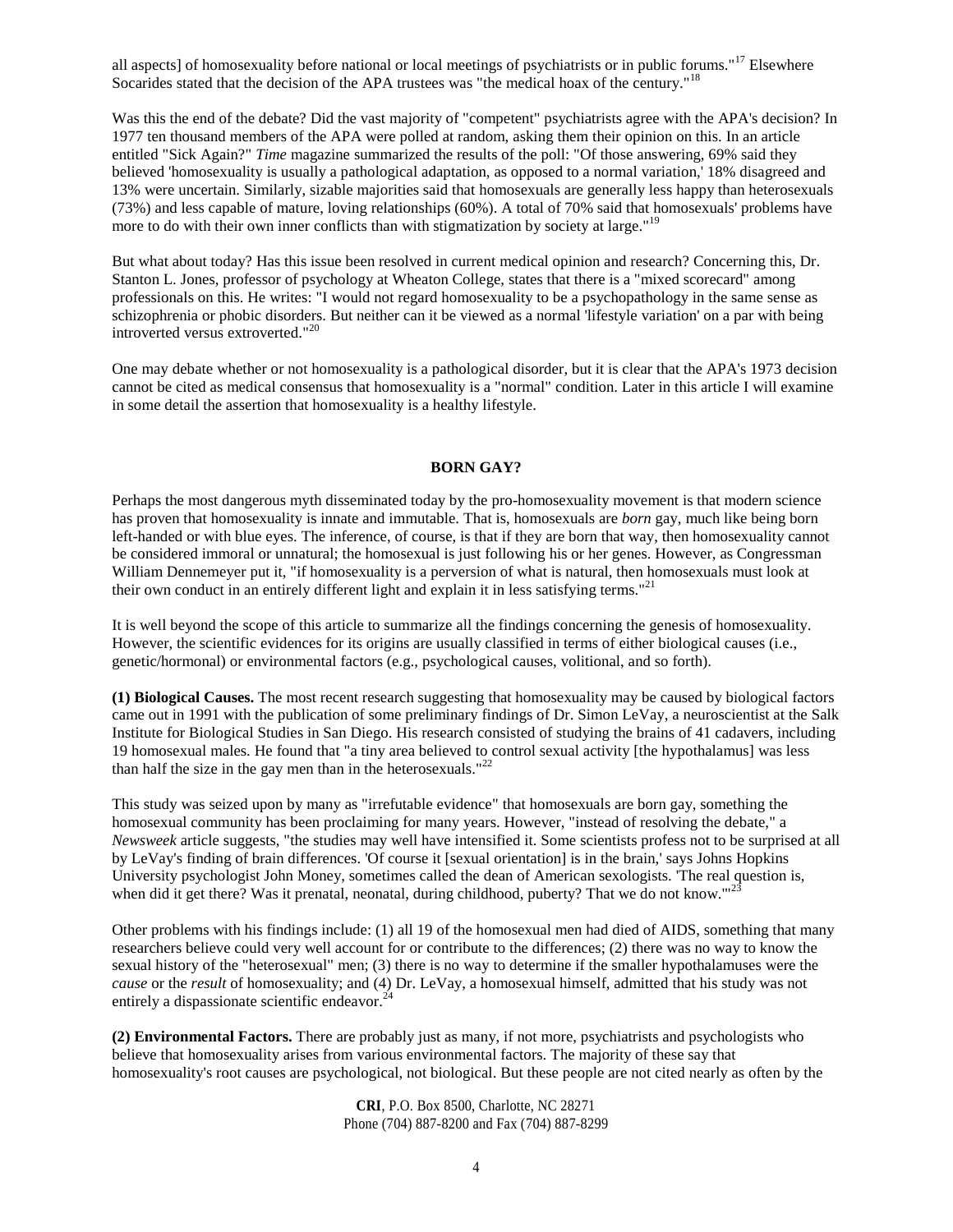media as the others — perhaps a pro-homosexual bias by the media? And they are virtually never even acknowledged by the homosexual community, because most homosexuals want to believe that they were born that way and had no choice (conscious or subliminal) in the matter.

In any case, some of the most noteworthy and respected researchers and therapists in the world deny that homosexuality is determined by biological factors. For example, therapists helping homosexuals who are unhappy with their condition can cite one case history after another showing that negative early childhood experiences are the one common factor found in almost all their patients. The vital factor here is that these people were raised in a very unloving home environment, never knowing love or acceptance from their mother or their father, or in some cases *both.* According to these studies, the child's reaction to this rejection and lack of nurturing is formulated at a very early age, usually before five years old. The following references illustrate these findings.

William H. Masters (codirector of the Masters and Johnson Institute), Virginia E. Brown, and Robert C. Kolodny stated categorically in their 1982 work *Human Sexuality:* "The genetic theory of homosexuality has been generally discarded today."<sup>25</sup>

Robert Kronemeyer, in his work *Overcoming Homosexuality,* writes: "With rare exceptions, homosexuality is neither inherited nor the result of some glandular disturbance or the scrambling of genes or chromosomes. Homosexuals are made, not born 'that way.' I firmly believe that homosexuality is a *learned* response to early painful experiences and that it can be *unlearned.* For those homosexuals who are unhappy with their life and find effective therapy, it is 'curable.'"<sup>26</sup>

John DeCecco, professor of psychology at San Francisco State University and the editor of the 25-volume *Journal of Homosexuality,* expressed the same view in a 1989 *USA Today* article: "'The idea that people are born into one type of sexual behavior is entirely foolish,' says John DeCecco... Homosexuality, he says, is 'a behavior, not a condition,' and something that some people can and do change, just like they sometimes change other tastes and personality traits."<sup>27</sup>

One thing is clear: it is hardly an established scientific fact accepted by the entire medical field that homosexuality is solely or even primarily caused by biological factors. This brings us to the question just raised above: Can those who are homosexual change?

## **IS CHANGE IMPOSSIBLE?**

The question of whether or not one should *want* to change his or her sexual preference will be addressed shortly. But before looking at the *desirability* of changing, we need to ascertain whether change is even possible. I say that this is important to investigate because a host of individuals concerned with homosexual issues deny that this is a possibility.

Those in the gay rights movement, as well as numerous researchers, psychotherapists, and so forth, decry any attempt to change the homosexual's sexual orientation or preference. Rick Notch, a homosexual man who at one time claimed to have become an ex-gay, stated on *The Geraldo Show:* "The only choice we have is to learn to accept ourselves and to find a way to live a responsible, moral life."<sup>28</sup> Dr. Richard Isay, a psychiatrist who heads the APA's committee on gay issues, likewise asserted: "The core orientation in a gay man cannot be changed."<sup>29</sup>

But even a perfunctory examination of the available testimonies and case studies shows that this simply is not true. First of all, do all of the other psychiatrists and psychologists agree with the assertion that change is not possible? By no means! In fact, most believe that change *is* possible. William H. Masters and Virginia E. Johnson, hardly homophobes, write in their work *Homosexuality in Perspective:* "Providing therapeutic support for the homosexually oriented man or woman who wishes to convert or revert to heterosexuality has been an integral part of the practice of psychotherapy for decades."<sup>30</sup>

Likewise, in the *Kinsey Institute New Report on Sex* (1990) we find the statement that "sexual orientation, whether heterosexual or homosexual, *is not readily changed* by any type of intervention" (emphasis added).<sup>31</sup> Thus, while it is not *easy,* changing one's sexual orientation is nonetheless *possible* — which could not be the case if homosexuality was innate and immutable.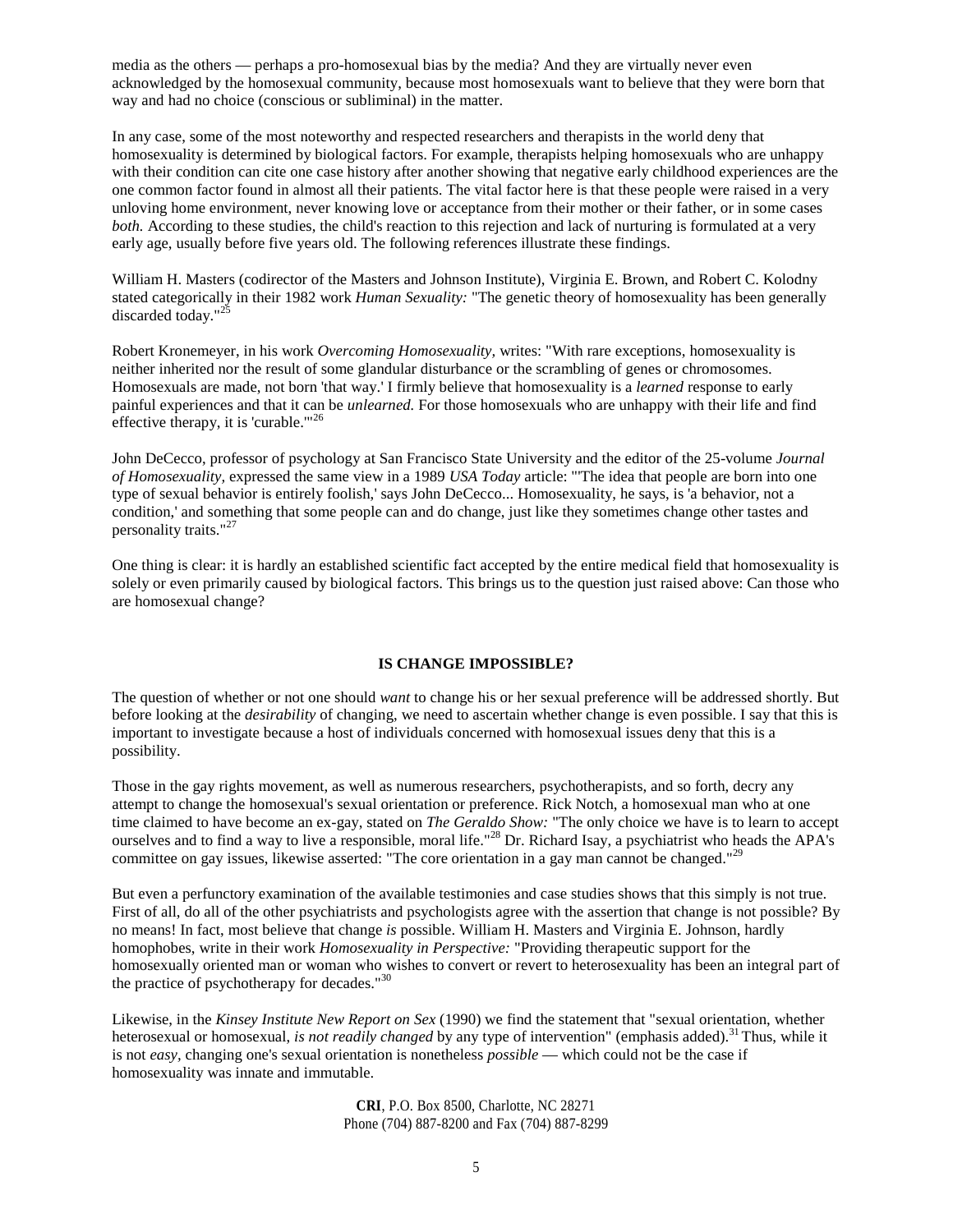This was confirmed on a recent segment of ABC's *20/20,* which had a story dealing with a Dr. Joseph Nicolosi. Nicolosi is a psychologist and psychotherapist who has been helping homosexual men convert to heterosexuality for a number of years now. <sup>32</sup>

I already referred above to the work of Dr. Robert Kronemeyer. If the interested reader pursues this work, he or she will find eight case histories cited — true accounts of people who sought relief from their lives of homosexual bondage (their *own* description of their lifestyles) and were converted to heterosexuality <sup>33</sup>

Another area where we see the fruit of changed lives is in the numerous Christian ministries reaching out to homosexuals desiring help. Space limitations will not allow me to go into great detail. Those interested can find the references in the endnotes.

Are there really changed lives? There is Darlene Bogle, a woman who "struggled with lesbianism" for 17 years.<sup>34</sup> She was raised in an environment where she was sexually abused by different men and boys, the first at the age of three. Her parents divorced when she was only five. Her new stepfather frequently abused her, both verbally and physically. In her own words she was raised in "a home that lacked nurturing, that was void of positive role models and void of love."<sup>35</sup> Today, through the grace and mercy of God, she has been completely free for 15 years from her former lifestyle and is currently a counselor at Paraklete Ministries in Hayward, California.

There is Frank Worthen, a practicing homosexual for 25 years. In 1973 he turned back to Jesus Christ, who delivered him from that lifestyle. Since then he has remained free, without once falling back into his old secular behavior. Today he and his wife Anita are missionaries in the Philippines with Exodus International.<sup>36</sup>

There is Andrew Comiskey, a former homosexual who is now the director of Desert Stream Ministries.<sup>37</sup> There is Joanne Highley, a lesbian from the ages of 13 to 23, who has now been freed from that lifestyle for the past 35 years. She has been married to the same man during those 35 years, is a mother and grandmother, and with her husband is codirector of L.I.F.E. ministries in New York City.<sup>3</sup>

Are there really changed lives, people who were exclusively homosexual and became heterosexual? *Yes.* Have there not been those who have fallen back into their old lifestyles? Again, the answer is yes, which is to be expected. Just like in Alcoholics Anonymous, the road is rarely easy and involves a tremendous commitment by the individual seeking recovery and healing. Sometimes individuals stumble and never get back up again. Sometimes they stumble, get back up, and continue on in the process of recovery. And occasionally, individuals are healed instantly and never turn back again. But the fact remains that there are many former homosexuals, ex-gays, who have been transformed by the power of Jesus Christ.

## **A HEALTHY LIFESTYLE?**

As noted above, those in the gay rights movement constantly assert that they are both normal and healthy individuals. We have already discussed the "normality" of homosexuality. The question of whether or not it is a healthy lifestyle can be addressed in two areas: promiscuity and actual sexual practices.

**(1) Promiscuity.** If one agrees with the assertion that being promiscuous is not healthy, from either an emotional or physical standpoint, then homosexuality as typically practiced must be termed extremely unhealthy. *Homosexualities,* an official publication of The Institute for Sex Research founded by Alfred Kinsey, Alan Bell, and Martin Weinberg, reported that only ten percent of male homosexuals could be termed as "relatively monogamous" or "relatively less promiscuous." Additional findings showed that 60 percent of male homosexuals had more than 250 lifetime sexual partners, and 28 percent of male homosexuals had more than 1,000 lifetime sexual partners. Another startling fact is that 79 percent admitted that more than half of their sexual partners were strangers.<sup>39</sup>

Just a few years after the publication of this report, Dr. William Foege, the director of the Centers for Disease Control, stated: "The average AIDS victim has had 60 different sexual partners in the past twelve months."<sup>40</sup> In contrast with this, "the average heterosexual male has — throughout his life — from five to nine sex partners."<sup>41</sup>

What about lesbian relationships? Are homosexual women less promiscuous than homosexual men? While less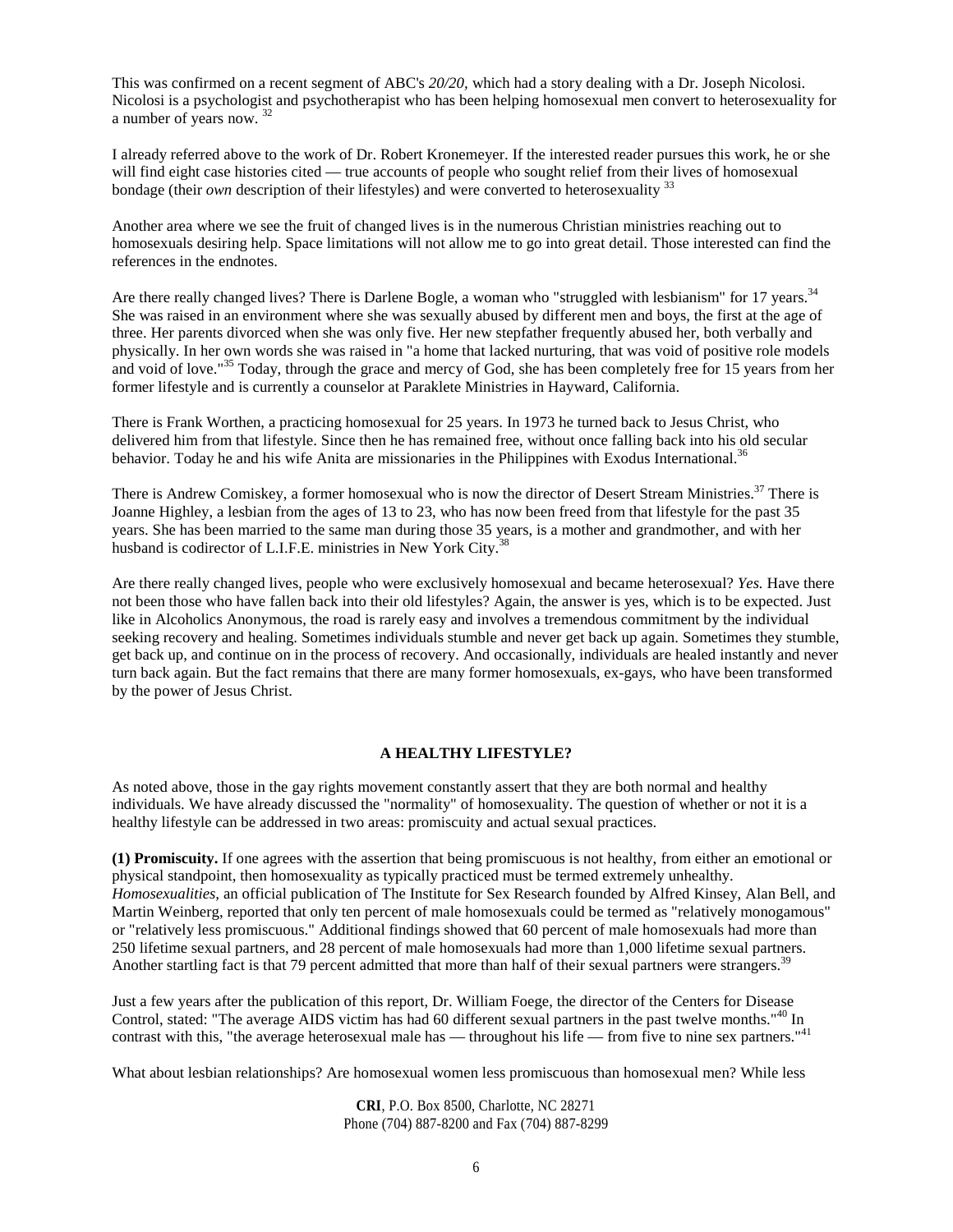research has been done on lesbians, the data shows that they are much more monogamous than homosexual men. However, their relationships are still not very secure. Yvonne Zipter, a lesbian writing in Chicago's gay journal *Windy City Times,* in an article entitled "The Disposable Lesbian Relationship," notes that the "lasting lesbian relationship" is a "mythic entity." $42$ 

**(2) Sexual Practices.** A second item that cannot be avoided in a discussion of the health aspects of homosexuality is the actual sexual practices of homosexuals. Are these healthy? Once again, the vast preponderance of medical evidence is resoundingly negative.

Many different medical sources document the physical aberrancy of homosexual sexual practices. The following information comes from an article entitled "Medical Perspective of the Homosexual Issue." It was written by Dr. Bernard J. Klamecki, a proctologist (rectal specialist) for more than 30 years.

Dr. Klamecki states in this article that when he began his medical practice in 1960, only one percent of his patients were homosexuals. By 1988 this number had grown to 25 percent of his patients, the majority being referred by a local gay free clinic. The following material comes from one who is known and respected by the homosexual community, a medical professional who has care and compassion for all his patients and who donates a good deal of his time to their service.

I know well the medical and surgical pathology directly related to the sexual practices typical of active homosexuals, particularly anal intercourse (sodomy) and oral intercourse (fellatio)....

Sexual practices typical of homosexuals can affect the oral cavities, lungs, penis, prostate, bladder, anus, perianal areas outside of the rectum, rectum, colon, vagina, uterus, pelvic area, brain, skin, blood, immune system, and other body systems.... While none of the following practices is unique to homosexuals, they are nonetheless typical....

Most common is anal intercourse (sodomy)....Foreign objects are often used in order to produce a different erotic sensation or to instigate a more violent sexual activity (sadomasochism). Objects that I have removed from the rectum and lower bowel include corn cobs, light bulbs, vibrators, soda bottles, and varied wooden sticks.

"Fisting" is when a fisted hand is inserted into the rectum, sometimes as far as the elbow, which produces varied sexually exciting sensations, strongly linking eroticism with pain....

Oral intercourse (fellatio) is when the tongue is used to lick or tickle the outlet of the rectum for sexual excitement, arousing, or foreplay. Needless to say, bacteria may contaminate and infect the mouth. One other sexual practice is "Water Sports," in which urinating into the mouth or rectum is used as a sexual stimulant.

Physical damage to the rectum may occur because of some of these practices....There is an antinatural activity being performed when the rectum is the recipient of a penis or foreign object. Because of this activity, cracking of the tissue (fissuring), open sores (ulcers), boils (abscesses), and other infections can occur in the skin of the surrounding tissues....

Persistent anal-rectal sexual activity can lead to various pre-cancerous lesions such as Bowen's disease and Kaposi's sarcoma. Whenever tissues are traumatized, cracked, or abraded, they are vulnerable to bacterial infection.<sup>43</sup>

Dr. Klamecki then continues, discussing the various bacterial diseases and viral diseases he regularly encounters with his homosexual patients — the most prominent being AIDS (the current figure is that 70 percent of Americans with AIDS are male homosexuals or bisexuals). In addition, he asserts that up to 86 percent of homosexual males use various drugs to enhance and increase their sexual stimulation.<sup>44</sup>

Is the homosexual lifestyle a healthy one? The information presented above just scratches the surface showing the pathological nature of these sexual practices. Much more could be shared (e.g., the homosexual is three times more suicidal than the heterosexual; a recent study shows the life expectancy of homosexual men and women *without AIDS* being about 33 years shorter than that of the heterosexual; and so forth),<sup>45</sup> but space will not permit it. I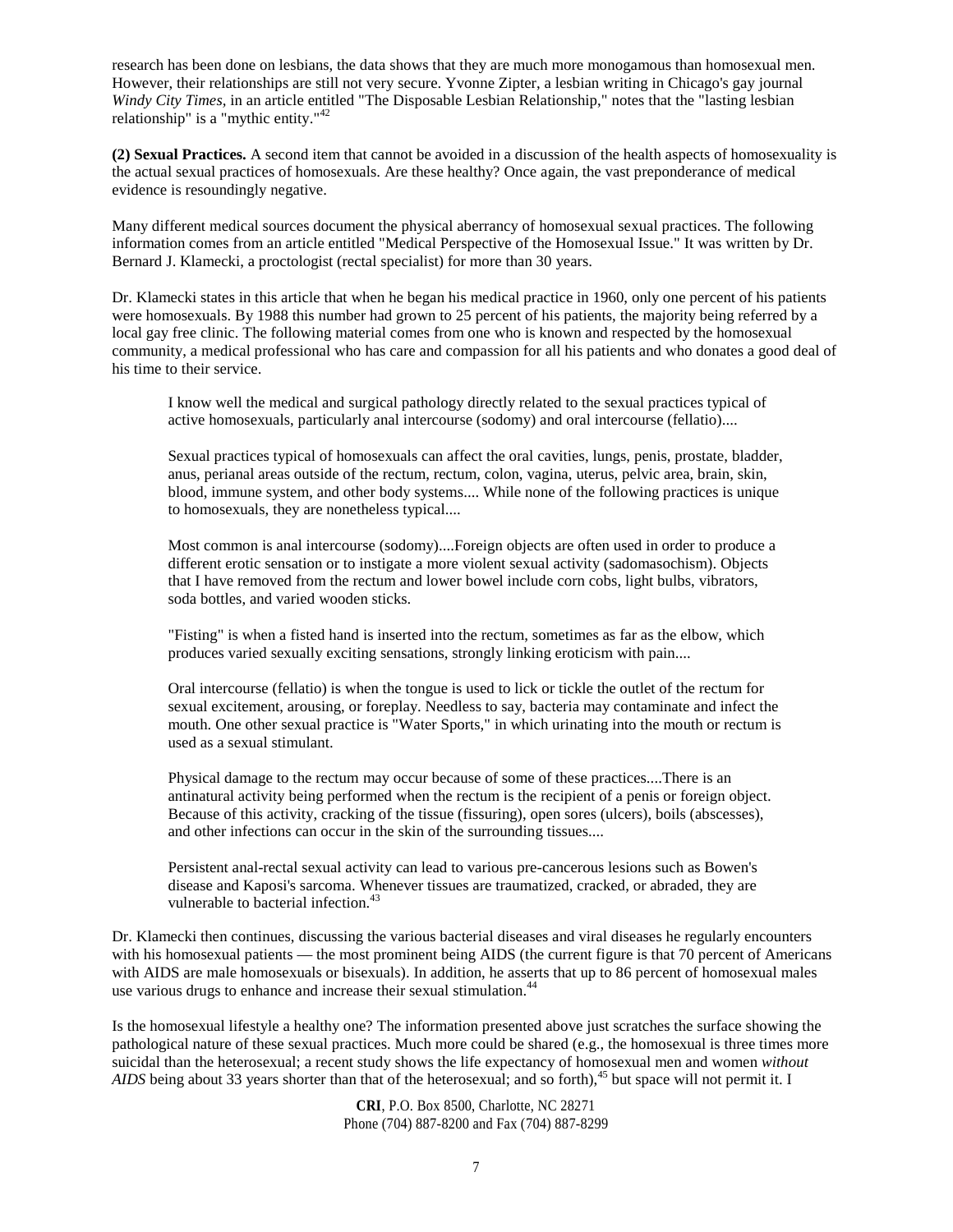believe that any unbiased reader would have to admit that homosexuality is neither a healthy lifestyle nor a natural one.

In the next issue of the JOURNAL I will deal briefly with the gay rights movement's political agenda. I will also examine their considerably successful attempts to change the outlooks of both Christians and Jews towards homosexuality.

# **THE CHRISTIAN'S TASK**

Before closing I need to clarify that while I believe that homosexuality is anatomically aberrant, psychologically deviant, and morally bankrupt, it is also just as true that we are all sinners. The Bible states that we have *all* turned our backs on God and gone our own way. As Martin Luther once put it, we each "sin often and daily."

Except for the grace and mercy of God, each one of us would be left in our own little world of sin, alone and helpless. The good news, though, is that God has reached out to us, coming down to become one with us in our humanity, dying and rising again — that we may be free from the bondage of sin.

For anyone struggling with the bondage of homosexuality, or the bondage of any other sin, there is freedom available at the cross of Calvary. Our task as Christians is to lovingly reach out to *all* people with the gospel of Jesus Christ.

## **For Help or Further Information:**

Exodus International P.O. Box 77652 Seattle, WA 98177 (206) 784-7799 or Toll Free: (888) 264-0877

#### **NOTES**

<sup>1</sup> The quotations are from members of the studio audience on *The Geraldo Show*, "Can Gays and Lesbians Go Straight?" 11 June 1991.

2 James D. Mallory, "Homosexuality: Part III — A Psychiatrist's View," *Christian Life,* October 1977, 28.

3 June M. Reinisch, dir., *The Kinsey Institute New Report on Sex* (New York: St. Martin's Press, 1990), 147.

<sup>4</sup> *Family Research Report* (Family Research Institute, Washington, D.C.), 1.

5 *Teen Connection,* "Sexual Orientation" (Wisconsin Public Television), 19 May 1992.

<sup>6</sup> Alfred C. Kinsey, et al., *Sexual Behavior in the Human Male* (Philadelphia: Saunders Company, 1948).

7 *See* Abraham Maslow and James M. Sakoda, "Volunteer Error in the Kinsey Study," *Journal of Abnormal and Social Psychology* 47 (April 1952), 259-62.

8 "The Ten Percent Solution, Part II," *Peninsula* 3:2 (October/November 1991), 7. Also *see* Judith A. Reisman and Edward W. Eichol, *Kinsey, Sex and Fraud* (Lafayette, LA: Huntington House Publishers, 1990), 23.

 $<sup>9</sup>$  Kinsey, et. al., 216.</sup>

<sup>10</sup> Maslow and Sakoda, 259-62.

 $11$  Reinisch, 140.

<sup>12</sup> Reisman and Eichol, 194.

<sup>13</sup> *lbid.,* 195.

<sup>14</sup> *Nightline,* ABC News, 30 August 1991.

<sup>15</sup> For those interested in the history leading up to the APA's 1973 removal of homosexuality from their *Diagnostic and Statistical Manual of Psychiatric Disorders, see* Ronald Bayer, *Homosexuality and American Psychiatry: The Politics of Diagnosis* (New York: Basic Books, 1981), 101-54; William Dannemeyer, *Shadow in the Land* (San Francisco: Ignatius Press, 1989), 24-39.

<sup>16</sup> Bayer, 105-6.

<sup>17</sup> Charles W. Socarides, *Beyond Sexual Freedom* (New York: Quadrangle Books, 1977), 87. Prior to the 1973 vote Dr. Socarides led the APA's task force studying homosexuality, which issued a report unanimously declaring